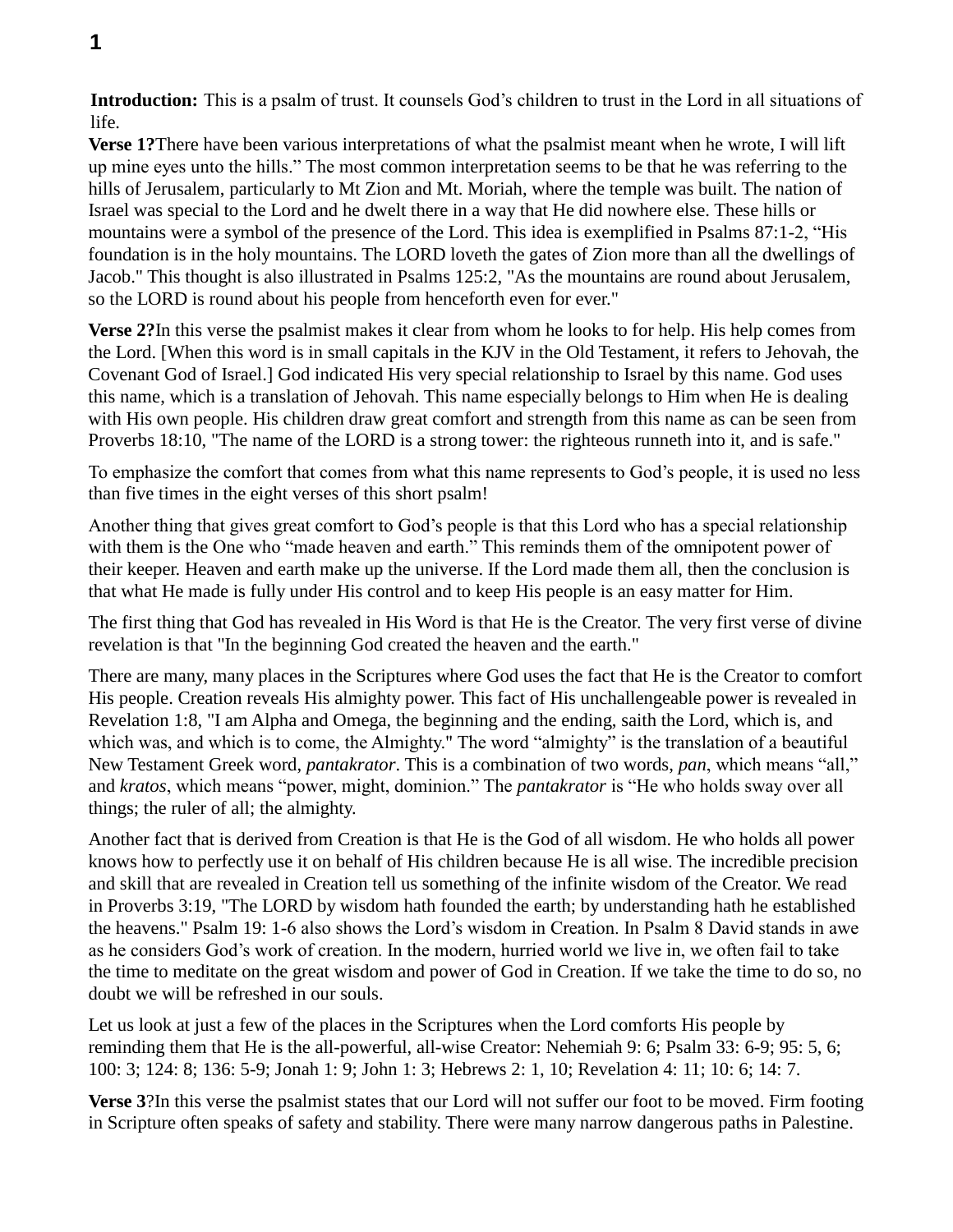Some of them ran on the edges of precipices or ravines. A slip would either be fatal or cause great bodily harm. Another time when sure footing was vital was in combat. If an opponent could knock his adversary off his feet, he was almost sure to be victorious. That is why, in writing of the whole armor of God in Ephesians, Paul mentioned having the feet "shod with the preparation of the gospel." The Roman soldiers of the time wore hobnailed boots which aided them in gripping the ground and being sure footed.

God's children have many enemies which threaten to cause us to slip; to knock us off our feet. In fact, when Asaph considered the prosperity of the wicked he wrote in Psalms 73:2-3, "But as for me, my feet were almost gone; my steps had well nigh slipped. For I was envious at the foolish, when I saw the prosperity of the wicked." But he goes on to write that the Lord preserved his feet from slipping. A child of God can get in deep trouble, but he will never fall out of the hands of God. David knew this as he wrote in Psalms 23:3, "He restoreth my soul: he leadeth me in the paths of righteousness for his name's sake." One of the most comforting Scriptures that teaches the ultimate and final safety of God's children is found in Romans 8: 38, 39.

The psalmist further wrote in this verse that "He that keepeth thee shall not slumber." The word translated "keepeth" here is a very rich word. The Hebrew word is *shamar*. It means "to take care of, guard, keep, have charge of, protect, observe." The basic idea is to exercise great care over.[1] To emphasize the protection that God exercises over His people this word is used six times in eight verses! It is translated "keepeth in verses 3 and 4, "keeper" in verse 5, and "preserve" in verses seven and eight. The Holy Spirit certainly intends for God's children to get the message that they are assiduously cared for.

The psalmist also writes that the divine keeper will not slumber. Here is not a night watchman who will go asleep on the job. We can always sleep in safety because our God is always awake! No wonder David could write in Psalms 4:8, "I will both lay me down in peace, and sleep: for thou, LORD, only makest me dwell in safety."

**Verse 4?** The word translated "slumber" means "to be drowsy; to sleep." Our Keeper will not sleep; He will not even be drowsy. He is ever alert to any and all danger that may threaten us.

**Verses 5 and 6?**This verse emphasizes that our Keeper will shield His children from all danger. In the Palestinian climate there was great danger of a traveler suffering a sun stroke if he could find no shade in the heat of the day. There is a reference to this in Isaiah where the prophet, looking forward to the time of Christ, wrote that He would be as "the shadow of a great rock in a weary land." (Isaiah 32: 2).

I like this quote about divine protection, both day and night: "**The sun shall not smite thee by day, nor the moon by night;** no hurtful influence of the day, which the sun rules, nor of the night, which the moon rules, shall harm thee."[2] No sunstroke by day and no frostbite by night! Another good quote on this verse is as follows: "Neither heat nor cold, nor any inconvenience will be able to destroy God's Church, even though for a time they may molest it."[3]

To show the possible dangers and inconveniences that confronted people in the old days in Palestine, Jacob stated in Genesis 31:40, "Thus I was; in the day the drought consumed me, and the frost by night; and my sleep departed from mine eyes."

**Verses 7 and 8?**These verses are a fitting end to such a comforting psalm. God will ultimately preserve His children from all danger. This is true even of those who die the death of martyrs. There is an amazing Scripture found in the gospel of Luke. The Lord Jesus told some of His disciples they would be put to death for His name's sake. Then, speaking to those same disciples, He said in Luke 21:18, "But there shall not an hair of your head perish." Obviously He is speaking of their ultimate vindication